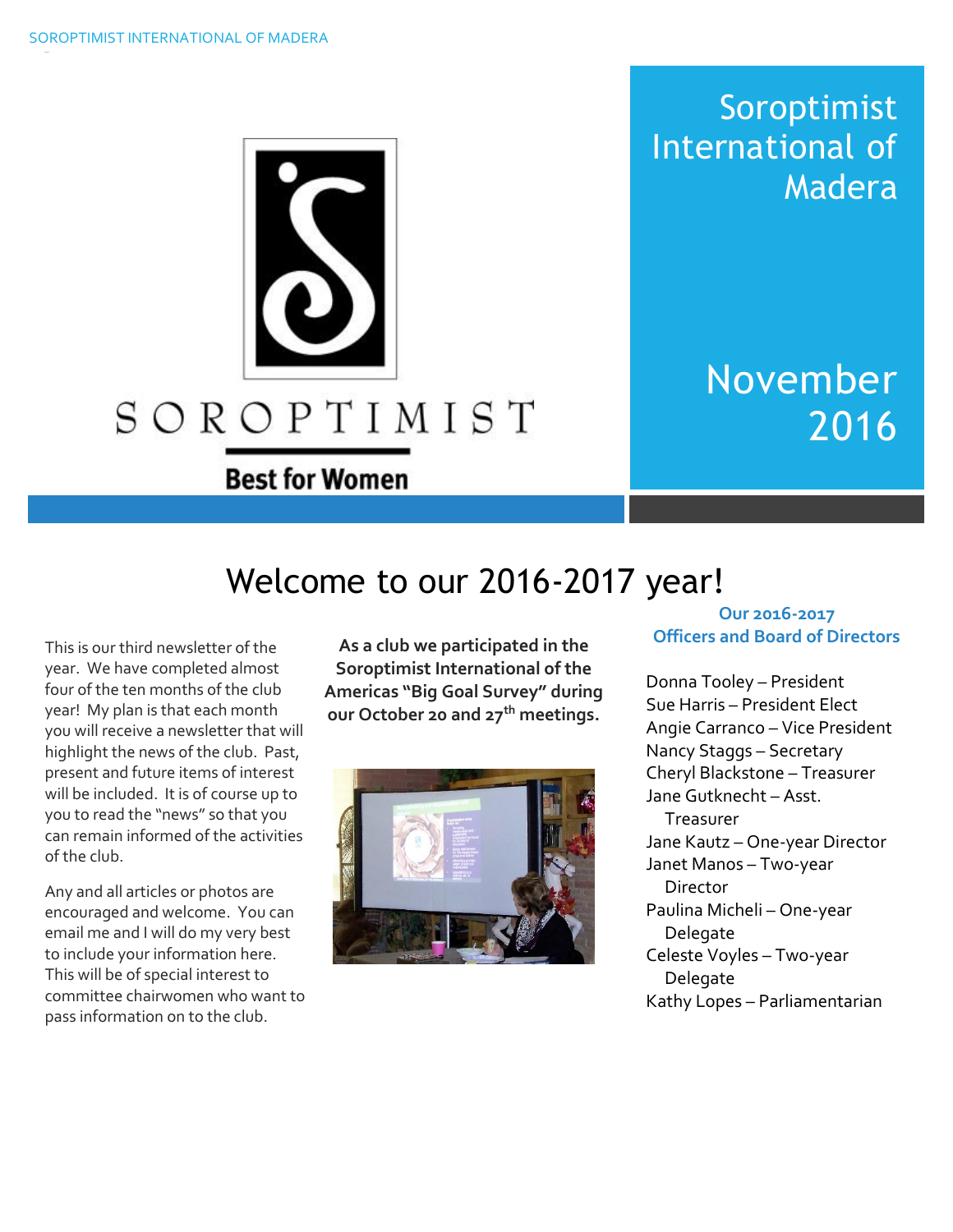#### **Dream It, Be It Career Support for Girls Conference**

This conference is aimed at young women age  $14 - 18$ . There are no limits on where the young ladies go to school or live.

Our conference was held on Saturday, November 5, 2016 at the Department of Social Services building on Yosemite Ave.

We had 32 girls in attendance with 5 presenters and 18 club members.

Our day was very full with seven sessions plus yoga and Zumba,

Our raffle gifts were a big hit and the iPad mini went to a very happy young lady.

For the first time our club is offering a \$500 Scholarship to a Dream It, Be It Conference attendee. The applications are due December  $5^{\text{th}}$ .











# What's Been Happening?

- On November 3<sup>rd</sup>, we inducted two new members, Dina Nolan and Teresa Norton and one returning member, Stella Moosios to our club. Welcome ladies!
- On November 10<sup>th,</sup> we welcomed our Fall Girl of the Month recipients. What a great group of young ladies.
- On November 17, we had a fun meeting with several rousing games of…BINGO! Give a Soroptimist member a cup full of M&M's and a Bingo card and just watch them have some fun!